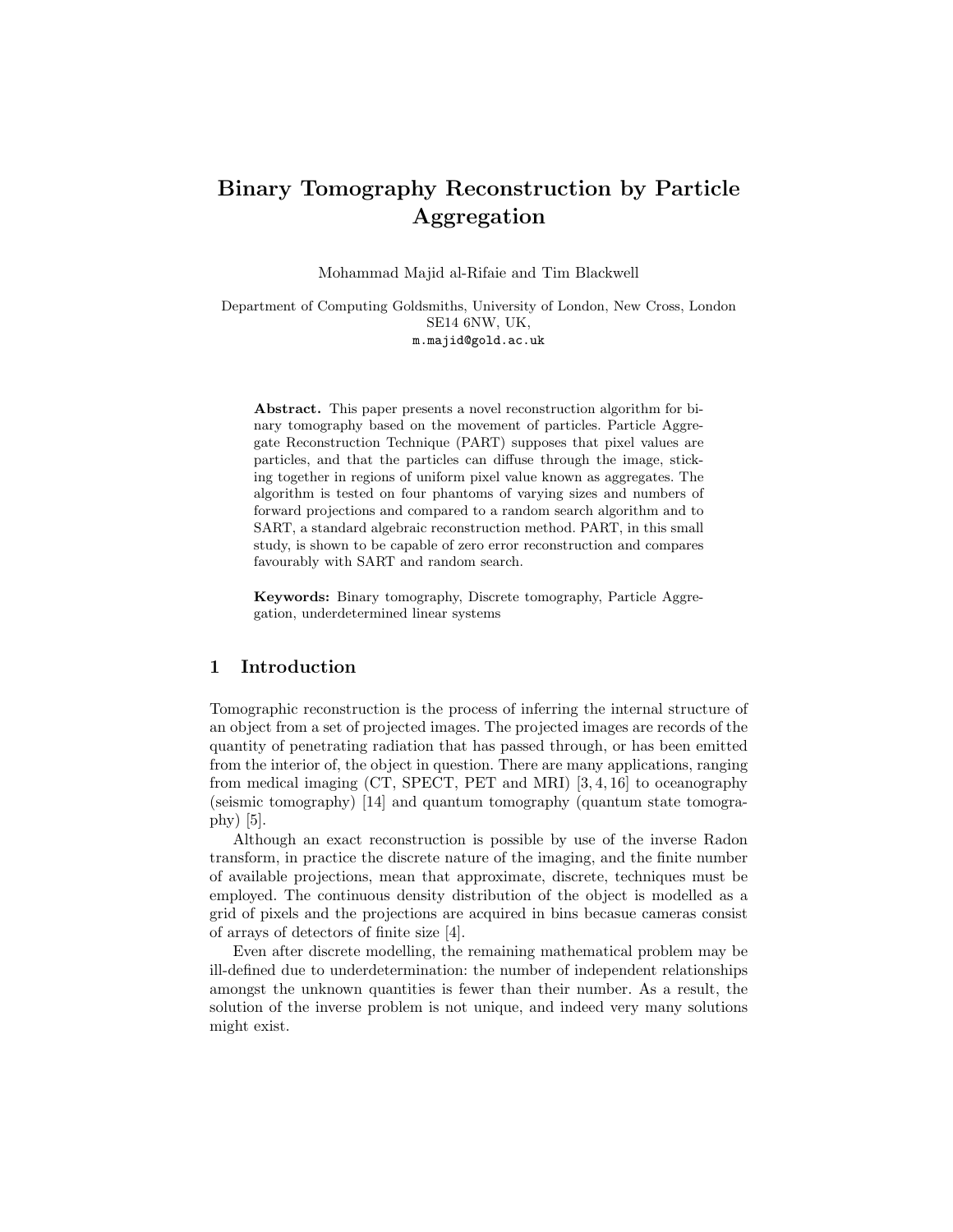This incompleteness of data arises from cost, time and geometrical concerns. For instance, the importance of cost reduction in industrial applications results in shortened scan duration and fewer projected images; similarly, in electron tomography, the damage caused to the sample by the electron beam reduces the number of collectable projections [13].

The classical filtered back projection [11, 7] technique is a relatively quick and effective reconstruction procedure. However, increasing computation power means that algebraic reconstruction techniques (algebraic-RT or ART) are gaining eminence. This is due to ART's potential for greater accuracy, albeit at increased time of execution.

The first ART algorithm was a rediscovery [6] of the Kaczmarz method for solving linear equations [10]. An improved Kaczmarz method for image reconstruction, SART, (simultaneous-ART) was proposed by Andersen and Kac [1]. SART remains popular to this day and has been the subject of mathematical analysis (for example, [9]).

Prior knowledge can inform algorithms and speed up computation. For example, if it is known that the object is composed of just a few regions of homogenous density, discrete tomography can be employed. The aim is to reconstruct an image that is composed of just a few greyscale values. And, as an extreme instance of discrete tomography, if just two greyscale values are assumed, corresponding to the interior and exterior of the object, the problem is to find a binary reconstruction [8].

The aim of this paper is to investigate a new binary reconstruction technique based on the aggregation of particles. The idea is to suppose that pixel values 0 and 1 represent particles that may be absent or present in a particular cell (a pixel), and for isolated particles to move freely until they meet, and thereupon stick to, clusters of other particles. The underlying assumption is that the preferred solutions to the inverse problem will be those solutions that are more homogeneous.

The paper continues with an overview of tomography and of reconstruction. Then, the aggregation algorithm, Particle aggregate-RT (PART) is specified; a section detailing a sequence of experiments that tests and compares PART to SART and to a random search on a number of phantoms (i.e. pre-prepared exact images) follows. The results are then reported and evaluated. The paper ends with a summary of the main findings and suggestions for future research.

# 2 Tomography and algebraic reconstruction

There are two important imaging modalities, parallel beam and fan beam tomography. In either modality, an array of detectors is rotated to lie at a number of (usually) equally spaced angles in  $[0, \pi)$ . Fig. 1 shows the two modalities and the pixellated representation of the object. Ideally, if the detectors have perfect collimators, each detector will record the amount of radiation received in a finite width beam.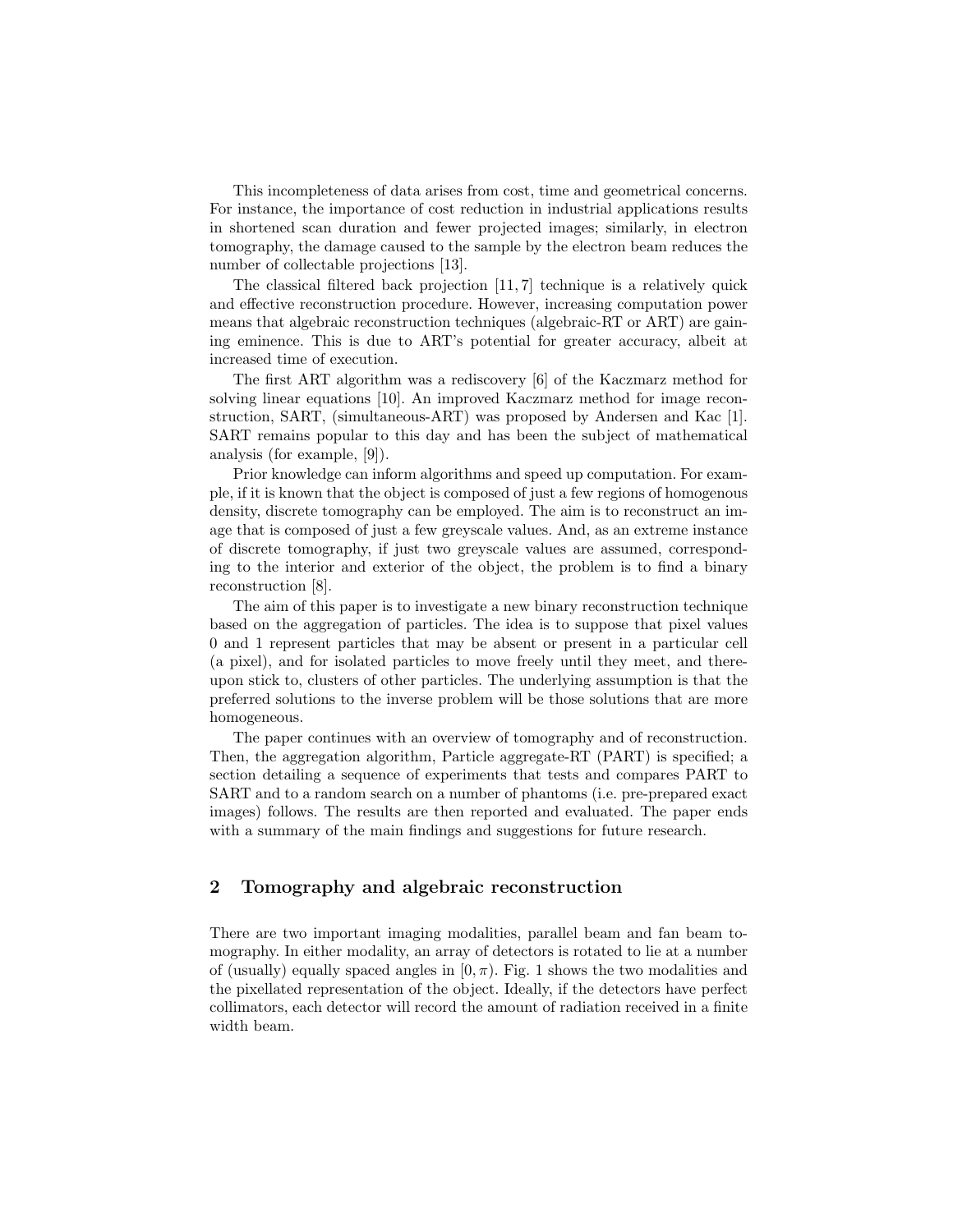## Fig. 1: Tomography geometry

Left: parallel beam geometry; right: fan beam geometry



However, an approximate model of the physical measurement must be built in order to formalise the mathematical reconstruction problem. This approximation is called the forward model. Beams are typically modelled by parallel rays (Fig. 1 left). Each ray is incident on the centre of each detector or projection bin. The imaging process is approximated by a projection matrix  $A \in \mathbb{R}_{\geq 0}^{m \times n}$  where m is the total number of rays collected (equal to the number of rays at each projection angle multiplied by the number of projection angles) and  $n$  is the number of pixels in the reconstructed image. If  $b \in \mathbb{R}^m$  is a vector of detector values, the continuous/discrete reconstruction problem can be stated as:

find 
$$
x \begin{cases} \in \mathbb{R}^n \\ \in \{0, 1, \dots, k-1\}^n, k > 1 \end{cases}
$$
 such that  $Ax = b$ . (1)

The binary problem is  $k = 2$  i.e. with  $x \in \{0, 1\}^n$ .

The methods used to compute the entries  $A_{ij}$  of the projection matrix vary. A simple procedure is to count the number of pixels that each ray passes through. The more refined line model uses the length of the intersection between the ray and the pixel.

Since the equation  $Ax = b$  is, in general, underdetermined, it cannot be inverted. Instead an approximate solution  $y$  must be obtained (for example, by filtered back projection, or SART). This trial solution is forward projected according to the measurement model:

$$
Ay = c
$$

with an associated  $l_p$  error

$$
\epsilon(y) = ||b - c||_p
$$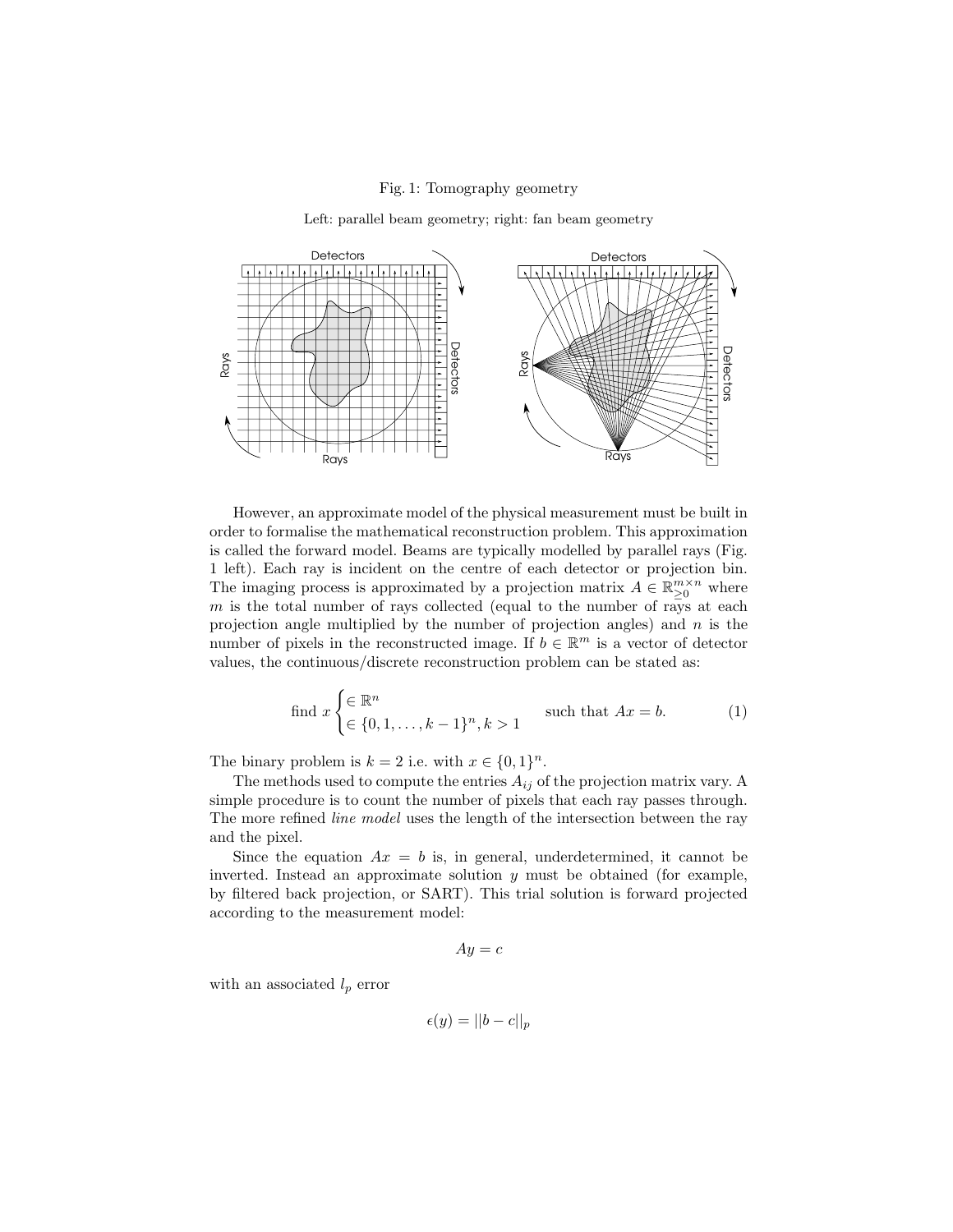where the  $l_p, p \geq 1$ , norm is defined

$$
||v||_p \equiv \left(\sum |x|^p\right)^{\frac{1}{p}}.
$$

An iterative scheme will produce a sequence of candidate solutions,  $y^{(k)}$ ,  $k =$  $1, 2, \ldots$ , of decreasing error.

## 3 Reconstruction by Particle Aggregation

In many applications, the reconstructed image is expected to consist of patches of various sizes of uniform pixel value, since many physical objects of interest consist of uniform structures. Non-uniform regions with randomly varying pixel value would be construed as noisy and unphysical. Relevant reconstructed images are therefore those with low entropy.

This observation suggests the following assumption: given a number of distinct candidate reconstructions,  $\{y : Ay = c\}$ , with identical error  $\epsilon(y)$ , the preferred reconstruction is the one with the lowest entropy (or one of the reconstructions of lowest entropy, in the case of non-uniqueness). It would clearly be beneficial to equip a reconstruction algorithm with this assumption, under those conditions where the assumption might be expected to hold.

The principle idea underlying the aggregation technique proposed in this paper and motivated by the low-entropy assumption, is to suppose that pixel values are mobile particles, moving from pixel to pixel. The low-entropy assumption is implemented by requiring that particles stick together in clusters or aggregates uniform pixel value.

A model of aggregation for any random deposition process that is dominated by diffusive transport, for example electodeposition and mineral growth, was proposed in 1981 by Witten and Sander [18]. Their model, known as Diffusion Limited Aggregation or DLA, is remarkably simple: a particle is released from a random point on a boundary and subsequently follows a random walk until it strikes a stationary particle at some location within the enclosing boundary. The walking particle sticks to the stationary particle and another particle is released. Surprisingly complex dendrite-like clusters with fractal structure are formed by repeated application of this simple rule.

The reconstruction problem is converted into particle aggregation with the following correspondence:

- image  $x \to$  configuration of particles,
- pixels  $\rightarrow$  cells
- pixel values  $1/0 \rightarrow$  presence/absence of a single particle,
- image  $\rightarrow$  a grid of cells.

Furthermore, an objective function

• error function  $\rightarrow$  objective function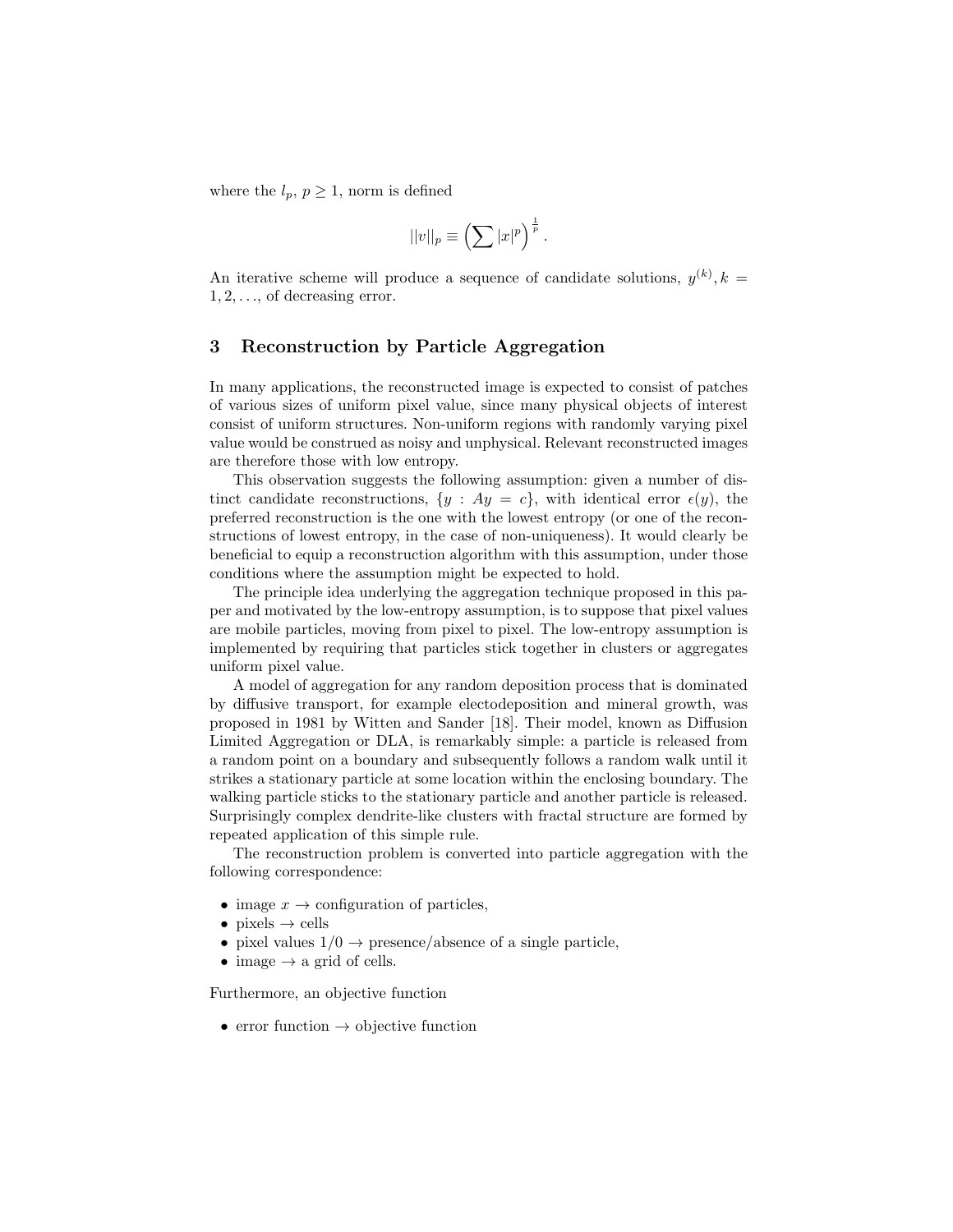converts the growth model into an optimisation problem: only those aggregates that lower the objective function are permitted to form.

A direct implementation of DLA as a reconstructive process would be very expensive since a randomly walking particle might pass by many isolated cells before arriving at a boundary cell; diffusion can be accelerated by causing a particle to jump from cell  $a$  to a vacant cell  $b$ , picked uniformly at random from all vacant cells. Although a jump has been made, the particle might not necessarily 'stick'.

Suppose a particle has jumped from  $a$  to  $b$  and that  $b$  is a boundary cell of a particle cluster. (Note that the boundary might lie within the cluster i.e. bounding a hole). We might suppose that whether the particle sticks or not to the cluster is conditional on the number of occupied neighbours of the boundary cell b relative to neighbour count for cell  $a$ , and on the fitness of the new configuration. There are a number of ways to deal with a particle that has jumped to a vacant cell but does not stick. For example, it could simply return to a. These modifications should ensure that particle diffusion builds aggregates which lower overall entropy and image error.

With these considerations in mind, the Particle Aggregate Reconstruction Technique (PART) can be specified. Algorithm 1 specifies an application of PART to a single particle. Here,  $y$  is the reconstructed image, SELECT returns pixels  $a, b \in y, a \neq b$ , such that a is occupied and b is empty. n is the number of occupied cells in the neighbourhood (Moore or von Neumann) of a particular cell and  $\epsilon(a \to b)$  is the error of the new image with the pixel a set to zero and pixel b set to 1. u is a sample drawn from  $U(0, 1)$  (the uniform distribution on  $[0, 1]$ ).

Particle Aggregation RT Algorithm 1

1:  ${a,b}$  = SELECT(y) 2: if  $n(a) \leq n(b)$  OR  $u \sim U(0, 1) < p_1$  then 3: if  $\epsilon(a \to b) \leq \epsilon(y)$  OR  $u \sim U(0, 1) < p_2$  then 4: move particle from a to b 5: end if 6: end if

The algorithm has two parameters  $p_1$  and  $p_2$ .  $p_1$  governs the influence of the local neighbourhood constraint: the requirement to move to a neighbourhood of higher local particle density.  $p_1 = 1$  corresponds to a random search and the neighbourhood constraint is ignored. A move  $a \rightarrow b$  will always be attempted even if the neighbourhood function  $n$  is lowered.

In contrast,  $p_2$  governs the influence of the global constraint on the particle configuration as a whole. If  $p_2 = 0$ , a move  $a \rightarrow b$  will always be rejected if it does not lower or equal the current error. The algorithm is greedy. If  $p_2 > 0$ , the algorithm is not greedy and a configuration with higher error will be accepted with probability  $p_2$ . Movement away from a local minima of  $\epsilon$  can occur. In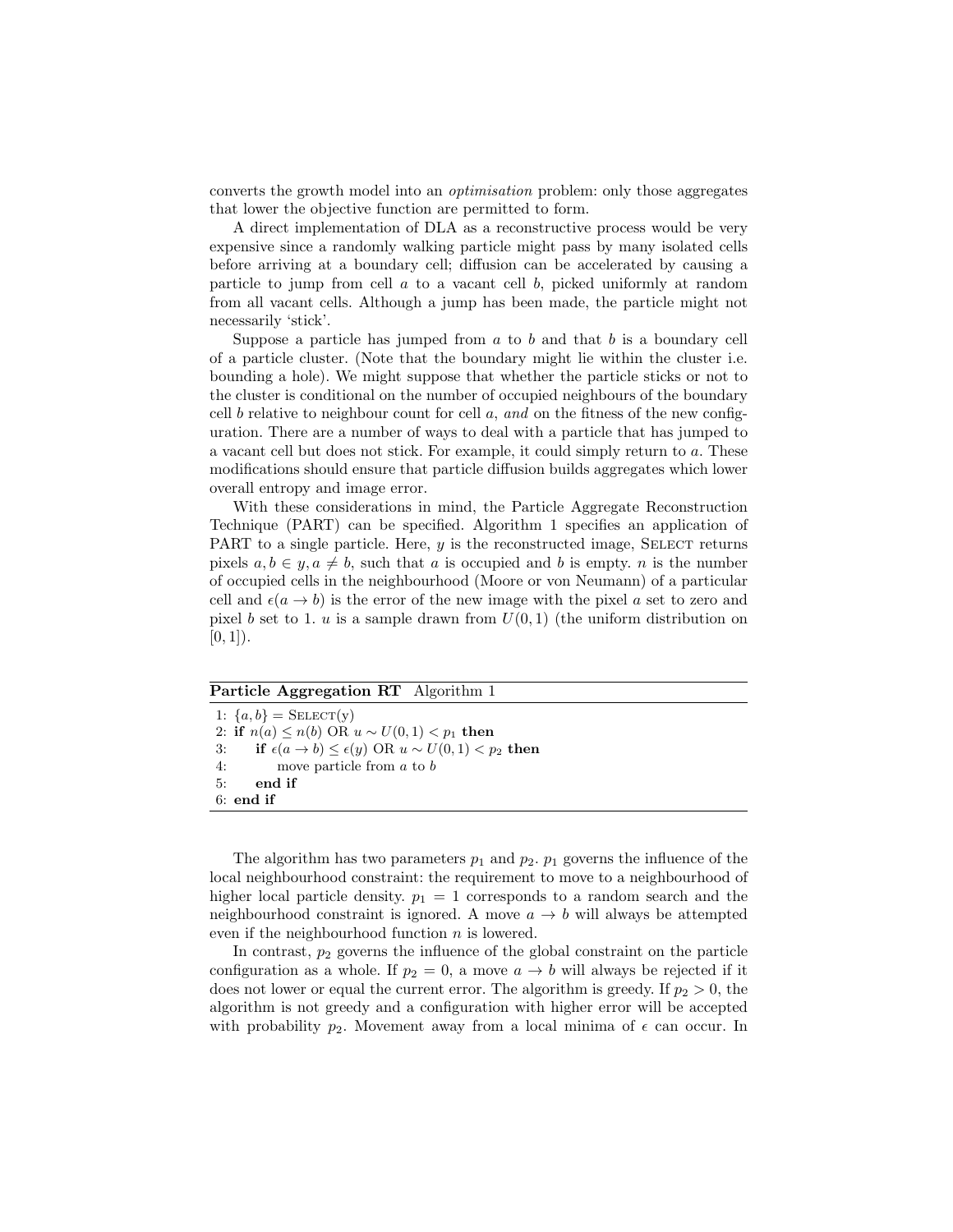principle,  $p_2$  might depend on the change in error (and on a steadily reducing temperature parameter as in simulated annealing).

Algorithm 1 specifies a trial update of a single particle. Each application incurs a cost of a single function evaluation  $(\epsilon(y))$ . The algorithm is iterated until zero error or until a set number of function evaluations (FEs) has been achieved.

As stated by Reynolds [15], the three simple rules of interaction in flocks or swarms are collision avoidance, velocity matching and flock centring. The aggregating particles can be considered as individuals in a swarm. The dynamic rules of particles swarms are of the form:

1. If too close or colliding to neighbouring particles, move away

2. Else if too far from neighbours, move closer.

where rule 1 opposes crowding and rule 2 brings the particles together in a swarm. The single occupancy condition implements the anti-crowding rule, and the (conditional) move to a neighbourhood of higher particle density, as measured by the neighbourhood function  $n$  implements rule 2. The error function  $\epsilon(y)$  imposes a global constraint on the swarm as a whole.

# 4 Experiments and results

This section presents a series of experiments to investigate the performance of PART in binary image reconstruction. Three experiments were designed. The first, and preliminary, experiment, aims at finding a suitable value for the local constraint parameter  $p_1$  for a single phantom of one size only. The second experiment investigates the convergence properties of PART and random search, which can be seen as a limiting case of PART. The final experiment provides a comparison between random search, the commonly used reconstruction algorithm, Simultaneous Algebraic Reconstruction Technique (SART), and PART with  $p_1$  set to the empirical value determined in the first experiment.

#### 4.1 Methodology

Forward model The acquisition geometry used for the experiments is parallel beam topology and the experiments use simulated objects (i.e. virtual phantoms). In all cases, the elements of the projection matrix were calculated from the line model.

Phantoms Phantoms 1 and 2 (see Fig. 2) are commonly used in binary tomography [17] and the third and fourth phantoms resemble the Jaszczak phantoms used to calibrate the SPECT and PET scanning machines. The size of all the phantoms is  $512 \times 512$ . To carry out the experiments in images with different sizes, the phantoms or reference images have been scaled to create images of varying sizes (namely,  $32 \times 32$ ,  $64 \times 64$  and  $128 \times 128$ ).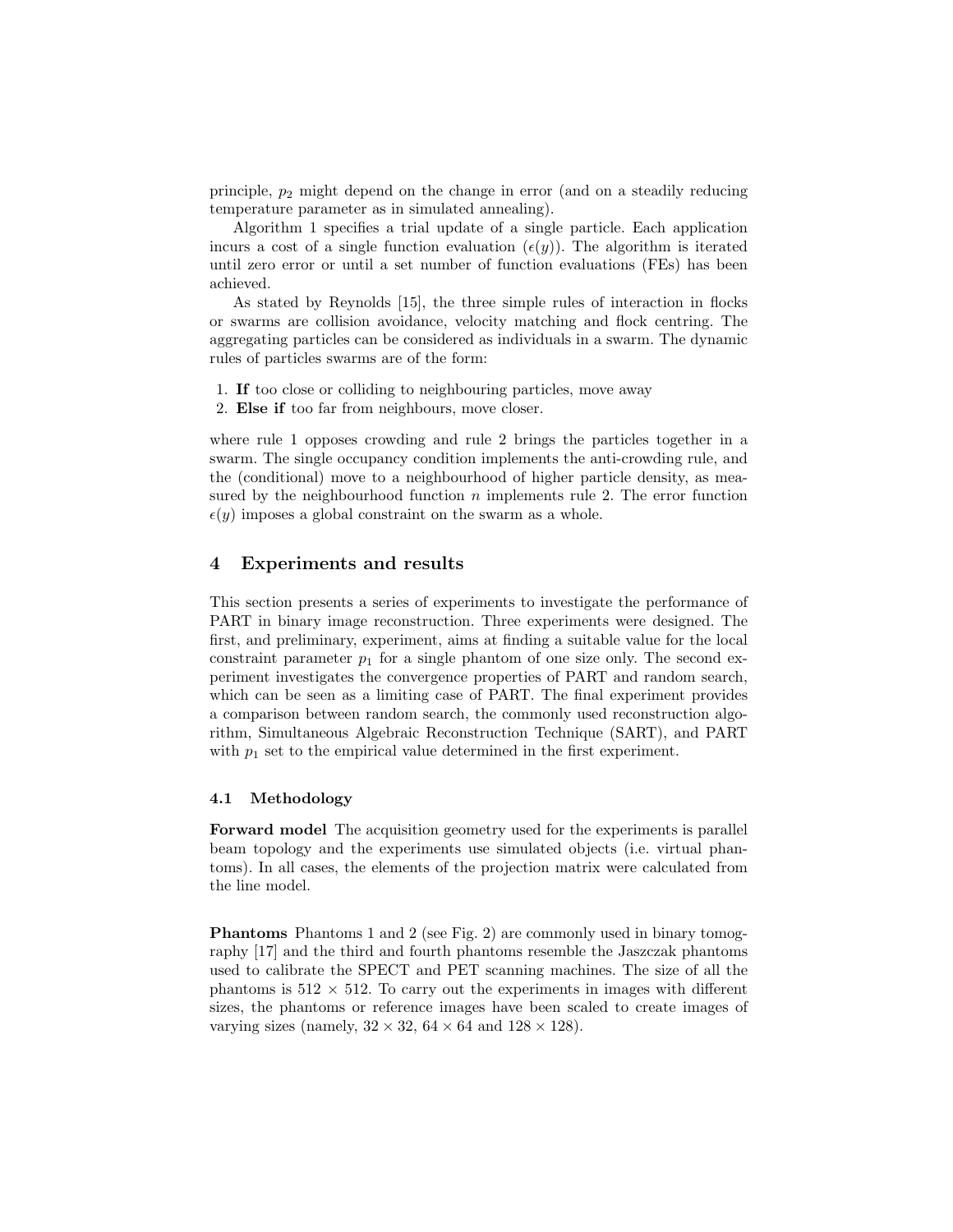**PART** PART is used with Moore neighbourhood. There are a number of alternatives for line 1 of Algorithm 1, the selection step in PART. The purpose of this step is to find an occupied cell,  $a$ , and a vacant cell,  $b$ . The following experiments use random selection: a and b are selected uniformly at random from the sets of all occupied/unoccupied cells. A list implementation would have been efficient, but since the numbers of occupied/unoccupied cells is roughly similar, uniform sampling over the entire grid  $y$  was used due to the ease of implementation and small time overhead. Algorithm 2 specifies SELECT;  $U(y)$  is a uniform random selection of a single cell from the grid  $y$ . The value of the global constraint parameter  $p_2$  was fixed, in all experiments, to zero.

|     | <b>Select</b> Algorithm 2       |
|-----|---------------------------------|
|     | 1: procedure $\text{SELECT}(y)$ |
| 2:  | $a \sim U(y)$                   |
| 3:  | while a is vacant do            |
| 4:  | $a \sim U(y)$                   |
| 5:  | end while                       |
| 6:  | $b \sim U(y)$                   |
| 7:  | while b is occupied do          |
| 8:  | $b \sim U(y)$                   |
| 9:  | end while                       |
| 10: | return $\{a, b\}$               |
|     | 11: end procedure               |

Random Search (RS) For the purposes of these experiments, random search is defined as the PART algorithm with the neighbourhood parameter  $p_1$  set to 1 with the consequence that a particle will always attempt a move to an unoccupied cell b even if the neighbour count of b,  $n(b)$ , is less than  $n(a)$ .



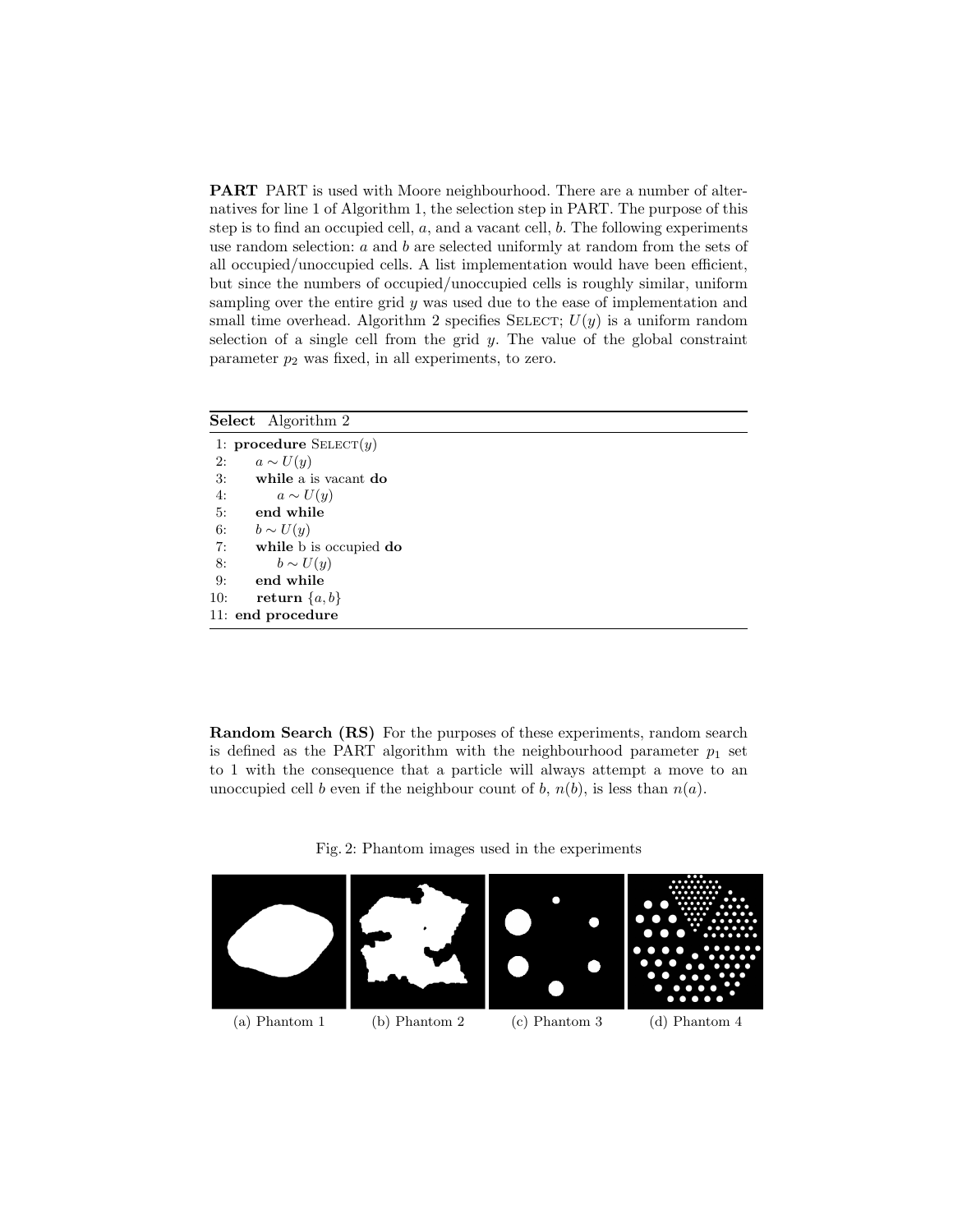SART The implementation of SART used here was based on Andersen and Kac's algorithm, [1]. The projection angles were selected uniformly at random ([2]). The value of the relaxation parameter  $\lambda$  was set to 1.9 in accordance with the recommendation of [12].

SART needs to be modified for binary reconstruction since in the unaltered form SART produces a continuum of pixel values. The reconstructed image also needs to be normalised in order to make error comparisons. The following modifications were made: any negative pixel values occurring after updating at any angle were set to zero; the final image  $y$  after updating all projection angles was normalised so that the total pixel value count of the phantom image and the reconstructed image were equal; y was thresholded at the average pixel value so that values below the average were set to zero, values above or equal tot he average were set to 1.

**Measure** The principle performance measure is the  $l_1$  norm,  $\epsilon(y) = (\sum |b - c|)$ where, for the phantom image x,  $Ax = b$  and for the reconstructed image,  $Ay = c$ . A secondary measure, used for comparison amongst iterated algorithms, is the number of evaluations of  $\epsilon$  (function evaluations or FEs) needed to attain a given error.

#### 4.2 Experiment I: neighbourhood constraint parameter,  $p_1$

The aim of this preliminary experiment is to find a suitable value for the parameter  $p_1$  which determines the probability of ignoring the neighbourhood constraints. Phantom 3 is used in this experiment (see Fig. 2c), with dimension  $32 \times 32$  and 32 angles of projections. The graphs in Fig. 3 show the result of a typical PART run. The termination condition is 50, 000 FEs.

As shown in Fig. 3(b),  $p_1 = \{0.1, 0.2, 0.3\}$  produces zero error, and when the number of FEs needed to achieve this error is taken into account (Fig. 3(a)), the most suitable value is  $p_1 = 0.1$ .

## 4.3 Experiment II: PART and RS convergence

Fig. 4 reports on a typical run of PART at  $p_1 = 0.1, p_2 = 0$  and RS  $(p_1 = 1, p_2 = 1)$ 0) on phantoms of size  $64 \times 64$  with 32 angles  $(64 \times 64 \times 32)$ . The termination condition is zero error or 50, 000 FEs.

As shown in the graphs in Fig. 4, PART outperforms RS before the maximum allowed iterations for phantoms 1-3. RS appears to be superior for phantom 4 for large numbers of FE's (beyond 30000). This is possibly due to the presence of isolated pixels with value 1 in the phantoms as a result of scaling down the image to  $64 \times 64$ ; PART will struggle to place a particle on an isolated  $(n(b) = 0)$ cell.

The PART convergence curves begin to level off at about 10000 particle updates, i.e. at about 8% of the number of measurements  $(64^2 \times 32)$ .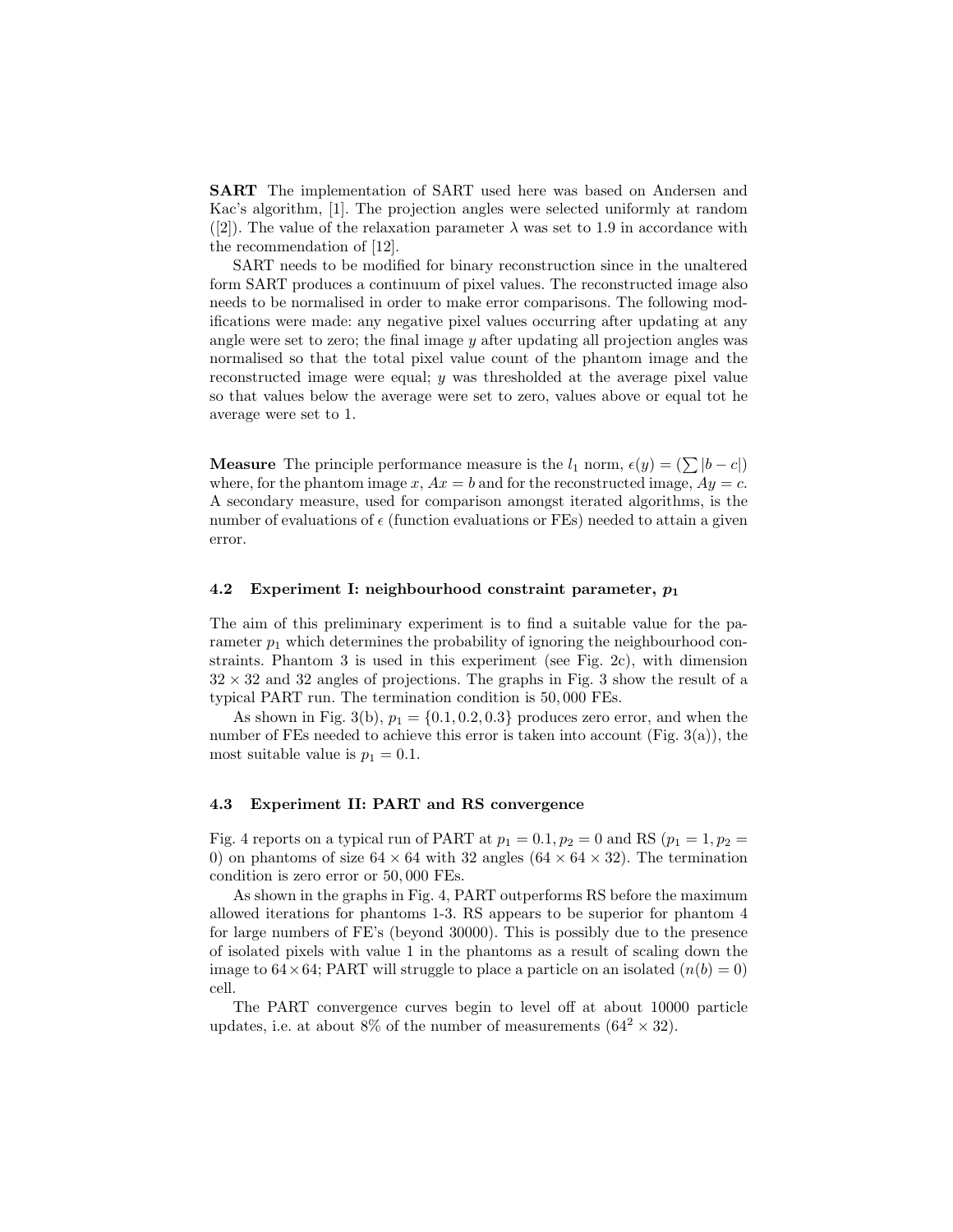

Fig. 3: Error and function evaluations (FEs) with varying  $p_1$  values

Fig. 4: Convergence plots of PART and RS algorithms



4.4 Experiment III: PART, RS and SART comparisons

The aim of this experiment is to compare PART, RS and SART reconstructions of the four phantoms for various sizes and numbers of projection angles. 30 runs were conducted for each phantom and for the each algorithm in order to acquire adequate statistics. The termination condition for each run is zero error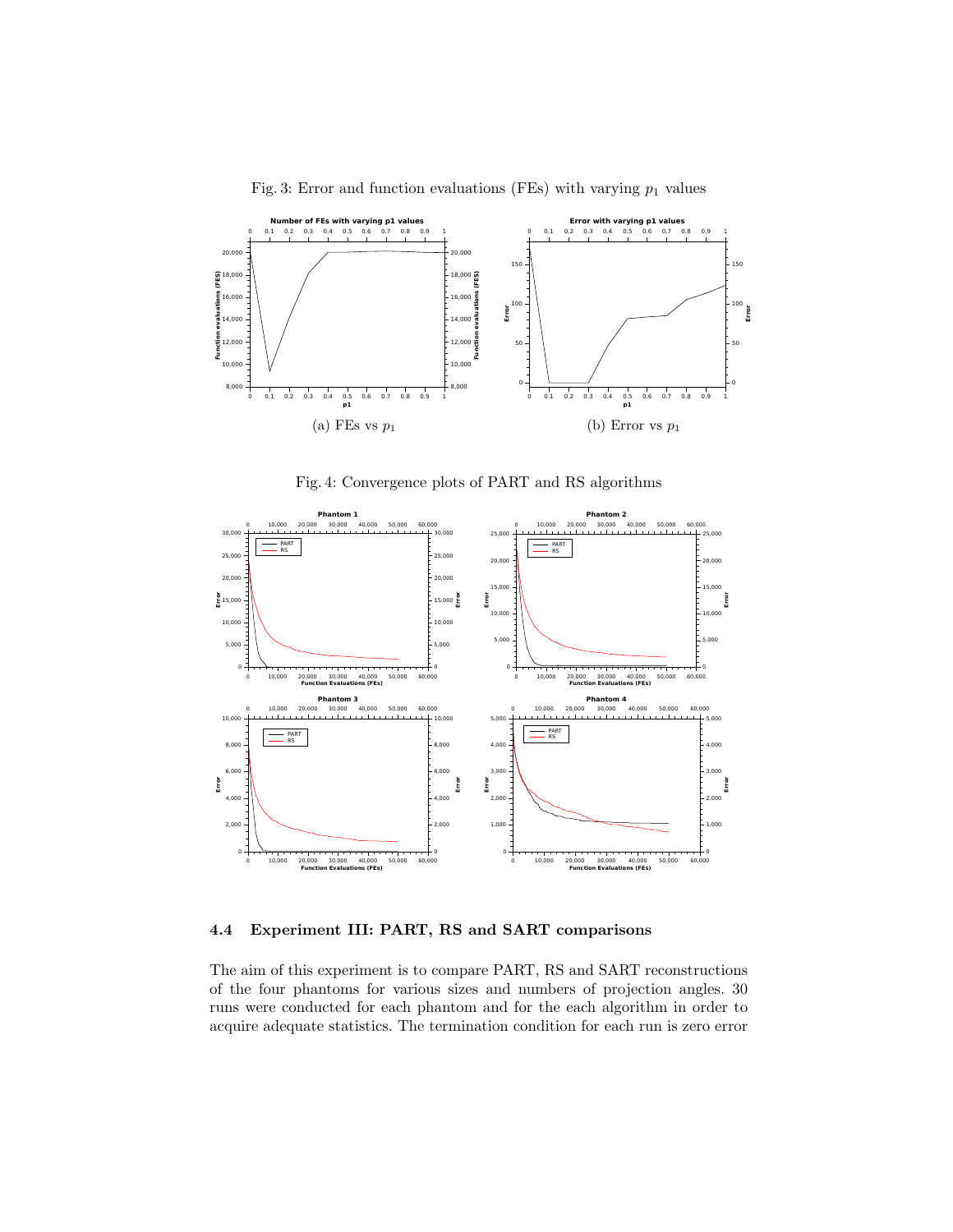or 50, 000 FEs. (For the purposes of this study, the number of FEs does not vary with the number of measurements.)

Figs. 5 and 6 (and Table 2) illustrate the performance of the three algorithm in two separate sets of experiments, using phantoms of size  $32 \times 32$  with 16 projections  $(32 \times 32 \times 16)$  and  $64 \times 64$  with 32 projections  $(64 \times 64 \times 32)$  respectively. As shown in the figures, increasing the size of the phantoms, PART distances itself from RS and SART in terms of the error value and outperforms both algorithms (with the exception of phantom 4 for the reason stated before).



Fig. 5: Error values in PART, RA and SART  $(32 \times 32 \times 16)$ 

In order to conduct the statistical analysis and identify the presence of any significant difference in the performance of the algorithms, Wilcoxon  $1 \times 1$  nonparametric statistical test is deployed. Table 1 confirms the findings reported and shows that in the experiments for  $64 \times 64 \times 32$ , PART significantly outperforms RS in all cases (except in phantom 4); additionally it is shown that PART significantly outperforms SART in all cases in both  $32 \times 32 \times 16$  and  $64 \times 64 \times 32$ experiments. While RS outperforms SART in all cases in  $32 \times 32 \times 16$  experiments, with scaling the image to  $64 \times 64$  the results are reversed. Phantom 4 remains the only case where RS significantly outperforms both PART and SART algorithms.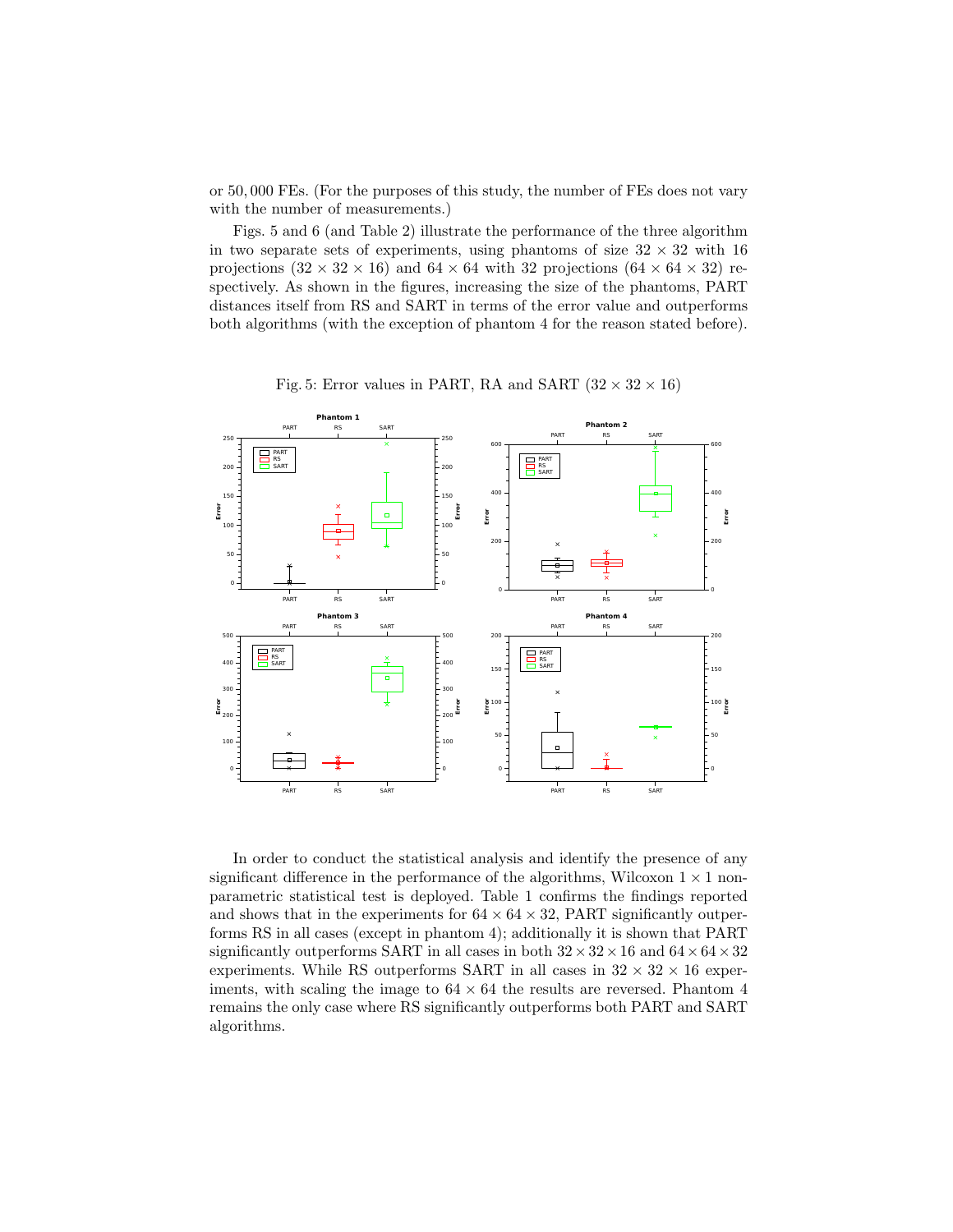

Fig. 6: Error values in PART, RA and SART  $(64 \times 64 \times 32)$ 

Table 1: Statistical analysis of the performance of the algorithms Based on Wilcoxon  $1\times1$  Non-Parametric Statistical Test, if the *error* difference between each pair of algorithms is significant at the 5% level, the pairs are marked. X–o shows that the left algorithm is significantly outperforming its counterpart algorithm; and o–X shows that the right algorithm is significantly better than the one on the left. The figures,  $n - m$ , in the last row present a count of the number of X's and o's in the respective columns.

| (a) $32 \times 32 \times 16$ |             |              |               |  |  |  |  |
|------------------------------|-------------|--------------|---------------|--|--|--|--|
|                              | $PART - RS$ | $RS - SART$  | $PART - SART$ |  |  |  |  |
| Phantom 1                    | $X - 0$     | $X - 0$      | $X - \alpha$  |  |  |  |  |
| Phantom 2                    |             | $X - \alpha$ | $X - 0$       |  |  |  |  |
| Phantom 3                    |             | $X - \alpha$ | $X - \alpha$  |  |  |  |  |
| Phantom 4                    | $o - X$     | $X - \alpha$ | $X - \alpha$  |  |  |  |  |
|                              | $1 - 1$     | $4 - 0$      | $4 - 0$       |  |  |  |  |
|                              |             |              |               |  |  |  |  |

(b)  $64 \times 64 \times 32$ 

|           | $PART - RS$ | $RS - SART$  | $PART - SART$ |
|-----------|-------------|--------------|---------------|
| Phantom 1 | $X - 0$     | $o - X$      | $X - o$       |
| Phantom 2 | $X - 0$     | $o - X$      | $X - \alpha$  |
| Phantom 3 | $X - 0$     | $o - X$      | $X - 0$       |
| Phantom 4 | $o - X$     | $X - \alpha$ | $X - \alpha$  |
|           | $3 - 1$     | $1 - 3$      | $4 - 0$       |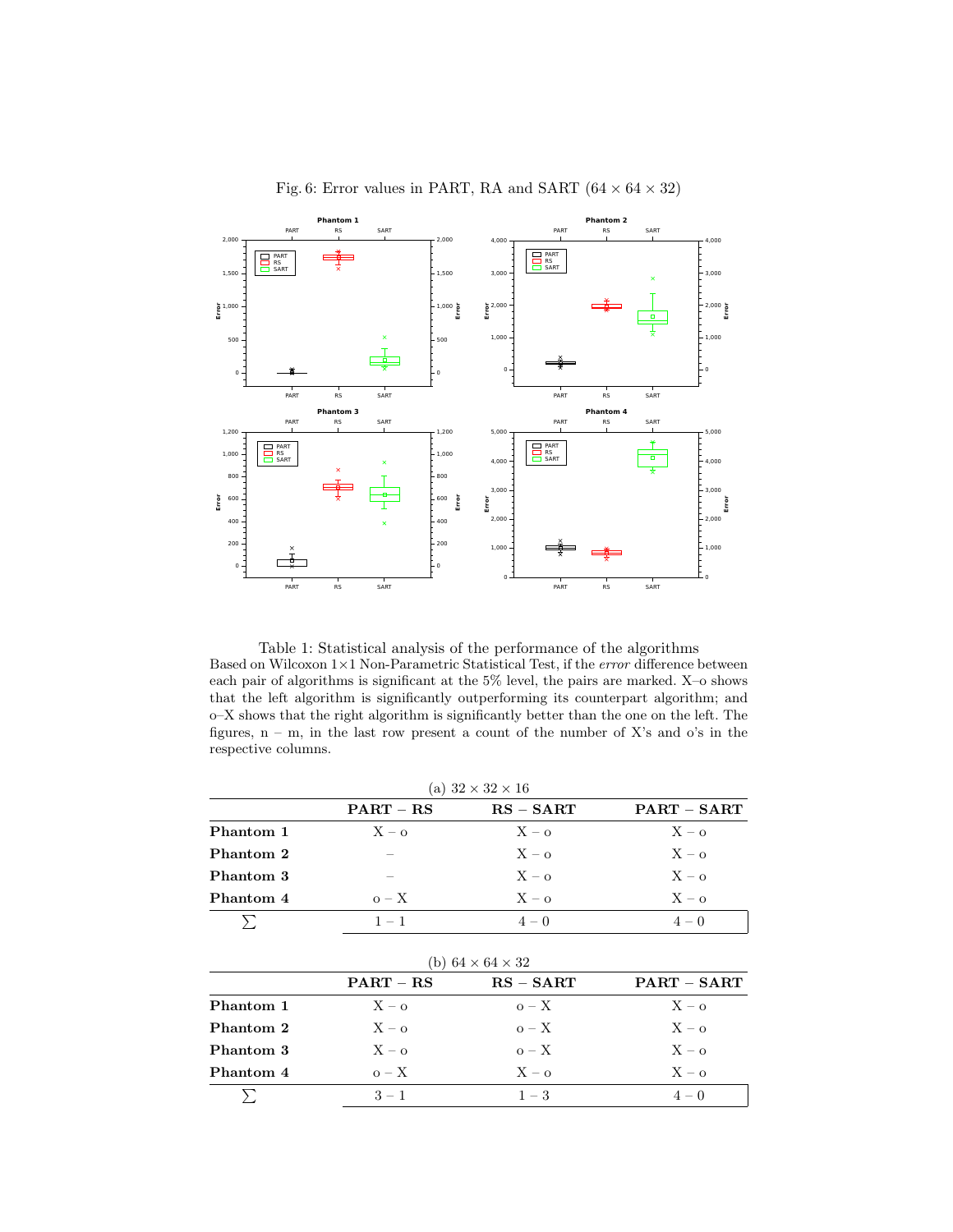|           | $32 \times 32 \times 16$<br>(a) |        |             |        |        |              |
|-----------|---------------------------------|--------|-------------|--------|--------|--------------|
|           |                                 | Min    | ${\rm Max}$ | Median | Mean   | <b>StDev</b> |
|           | PART                            | 0.00   | 30.56       | 0.00   | 3.02   | 9.23         |
| Phantom 1 | RS                              | 45.95  | 133.03      | 89.52  | 90.75  | 18.77        |
|           | SART                            | 64.29  | 240.69      | 104.42 | 118.00 | 44.02        |
|           | $\rm_{PART}$                    | 53.17  | 188.90      | 101.89 | 102.87 | 27.79        |
| Phantom 2 | $_{\rm RS}$                     | 50.83  | 158.18      | 112.56 | 112.07 | 24.47        |
|           | SART                            | 225.69 | 589.04      | 398.36 | 399.45 | 88.04        |
|           | PART                            | 0.00   | 129.82      | 29.06  | 32.15  | 31.06        |
| Phantom 3 | $_{\rm RS}$                     | 0.00   | 42.60       | 22.03  | 21.79  | 11.58        |
|           | $\operatorname{\bf{SART}}$      | 241.41 | 417.06      | 361.53 | 343.15 | 54.09        |
|           | PART                            | 0.00   | 115.11      | 24.43  | 31.55  | 33.02        |
| Phantom 4 | $_{\rm RS}$                     | 0.00   | 21.07       | 0.00   | 1.65   | 5.13         |
|           | $\operatorname{\bf{SART}}$      | 46.63  | 62.98       | 62.98  | 62.44  | 2.98         |

Table 2: Comparing PART, RS and SART in  $32\times32\times16$  and  $64\times64\times32$ 

| (b) $64 \times 64 \times 32$ |  |  |  |  |  |  |
|------------------------------|--|--|--|--|--|--|
|------------------------------|--|--|--|--|--|--|

|           |                       | Min     | ${\rm Max}$ | Median  | Mean    | <b>StDev</b> |
|-----------|-----------------------|---------|-------------|---------|---------|--------------|
|           | <b>PART</b>           | 0.00    | 59.59       | 0.00    | 13.90   | 25.63        |
| Phantom 1 | $_{\rm RS}$           | 1571.18 | 1831.95     | 1745.67 | 1740.33 | 68.06        |
|           | SART                  | 63.41   | 539.67      | 160.31  | 194.65  | 102.15       |
|           | <b>PART</b>           | 61.88   | 386.65      | 212.50  | 215.76  | 63.26        |
| Phantom 2 | $_{\rm RS}$           | 1841.01 | 2164.48     | 1943.93 | 1972.55 | 85.57        |
|           | SART                  | 1096.49 | 2831.89     | 1537.65 | 1659.28 | 386.71       |
|           | <b>PART</b>           | 0.00    | 163.67      | 59.62   | 52.45   | 42.64        |
| Phantom 3 | RS                    | 604.34  | 864.29      | 709.08  | 708.47  | 53.00        |
|           | <b>SART</b>           | 384.86  | 929.52      | 641.62  | 640.78  | 106.97       |
|           | <b>PART</b>           | 794.81  | 1262.07     | 1017.73 | 1021.08 | 93.57        |
| Phantom 4 | $_{\rm RS}$           | 623.06  | 995.50      | 854.67  | 849.62  | 88.21        |
|           | $\operatorname{SART}$ | 3626.21 | 4663.74     | 4222.92 | 4142.60 | 325.57       |

In the previous sections of the paper, the success of RS over PART and SART was cautiously attributed to the presence of isolated pixels of value 1 throughout phantom 4 due to scaling down the original phantom.

To put this hypothesis to test, another experiment is designed which uses a larger phantom size of 128×128 with 16 number of angles in order to evaluate the performance of the algorithms. The results of this experiment is shown in Fig.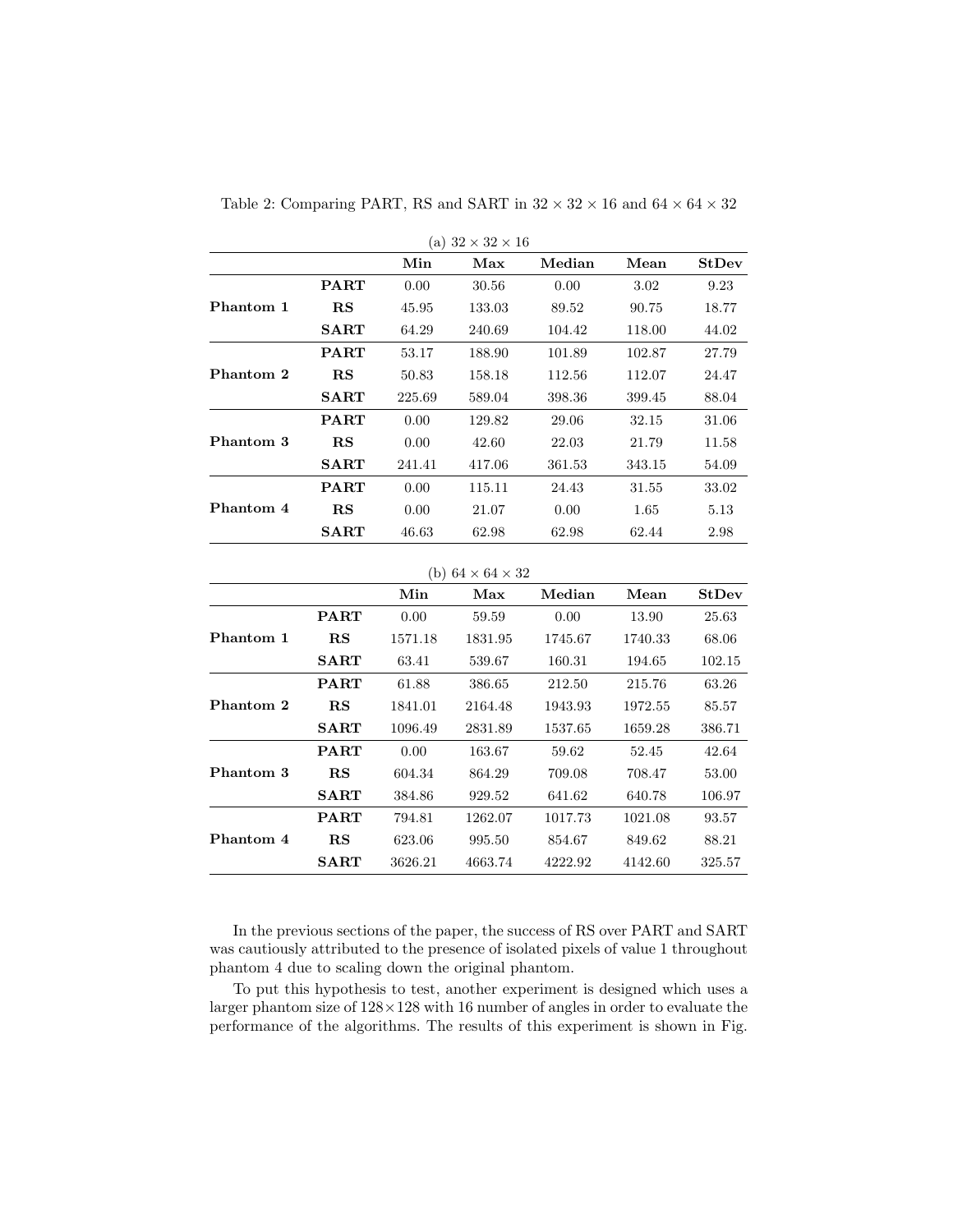7 and Table 3. The results show, that while RS still outperforms SART, PART which is a simple neighbourhood aware algorithm, exhibits the best performance over all the 30 trials with statistically significant difference (see Table 4).



Fig. 7: Error values in reconstructing phantom 4 using PART, RA and SART in  $128\times128\times16$ 

Table 3: Reconstructing phantom 4 using PART, RS and SART in  $128\times128\times16$ 

|           |             | Min      | Max      | Median   | Mean     | <b>StDev</b> |
|-----------|-------------|----------|----------|----------|----------|--------------|
|           | <b>PART</b> | 2398.79  | 2719.48  | 2555.81  | 2564.35  | 84.00        |
| Phantom 4 | RS.         | 3469.15  | 3677.52  | 3589.69  | 3584.50  | 58.11        |
|           | <b>SART</b> | 24387.04 | 30642.35 | 27009.73 | 27110.61 | 1867.59      |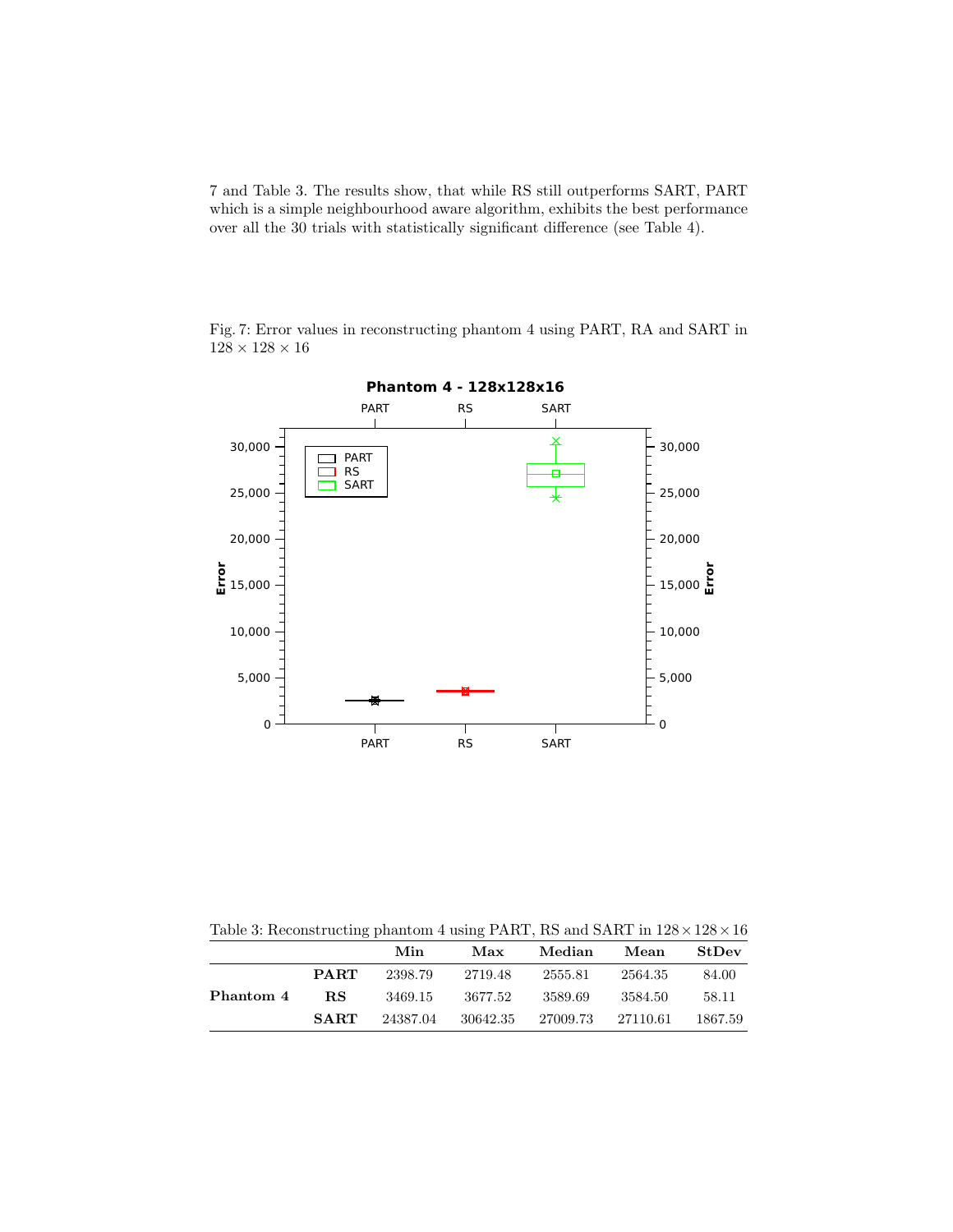Table 4: Statistical analysis of the performance of the algorithms on phantom 4 in  $128\times128\times16$ 

| $128 \times 128 \times 16$ |  |
|----------------------------|--|
|----------------------------|--|

|           |              | ------------------- |               |
|-----------|--------------|---------------------|---------------|
|           | $PART - RS$  | $RS - SART$         | $PART - SART$ |
| Phantom 4 | $X - \alpha$ | $o - X$             | $X - \alpha$  |
|           | $1 - 0$      | $0 - 1$             | $1 - 0$       |
|           |              |                     |               |

# 5 Conclusions

This paper has proposed a novel method of binary tomographic reconstruction. PART – particle aggregate reconstruction technique – is based on the idea that an image can be interpreted as a grid of cells populated by particles. Pixel values represent cell occupancy; particles are mobile and diffuse throughout the grid by random jumps, preferably landing adjacent to regions of increased particle density. The algorithm has two free parameters, a neighbourhood constraint probability,  $p_1$ , that controls the preference for jumping to increased density locations, and a global constraint  $p_2$  that determines how likely the particle is likely to remain at a target cell if the reconstructed image error were to increase by the jump in question.

A series of experiments on four phantoms ranging in size from  $32 \times 32$  to  $128 \times 128$  suggest that, for  $p_2 = 0$  (i.e. no uphill motion in the fitness landscape is allowed), and in the context of the specific trials conducted in this study:

- $-p_1$  should be set to 0.1. This means that 10% of jumps are to locations of decreased neighbourhood particle density.
- PART converges rapidly when compared to random search for phantoms with all nonzero pixel values occuring in connected regions. And in the case that there are isolated nonzero values pixels, PART will find better reconstructions at fewer iterations.
- PART performs (statistically) significantly well when compared to random search and a standard algebraic reconstruction technique for  $32 \times 32$  and  $64 \times 64$  phantoms, except for the case of isolated nonzero pixel values;
- however for a larger  $(128 \times 128)$  phantom with proportionally fewer angles of projection, PART wins out over random search and SART

The dominance of PART – or as its limiting case – random particle diffusion over a standard algebraic technique is suggestive. The algorithm is intuitive, and easily implemented.

However the findings listed above must be tempered with a few provisos. The technique requires many iterations (although the required number is less than the number of linear equations) and it remains to be seen if a more efficient selection mechanism for jumping can provide tolerable run times for large images. The  $(p_1, p_2) \in [0, 1]^2$  parameter plane has not been explored and it is expected that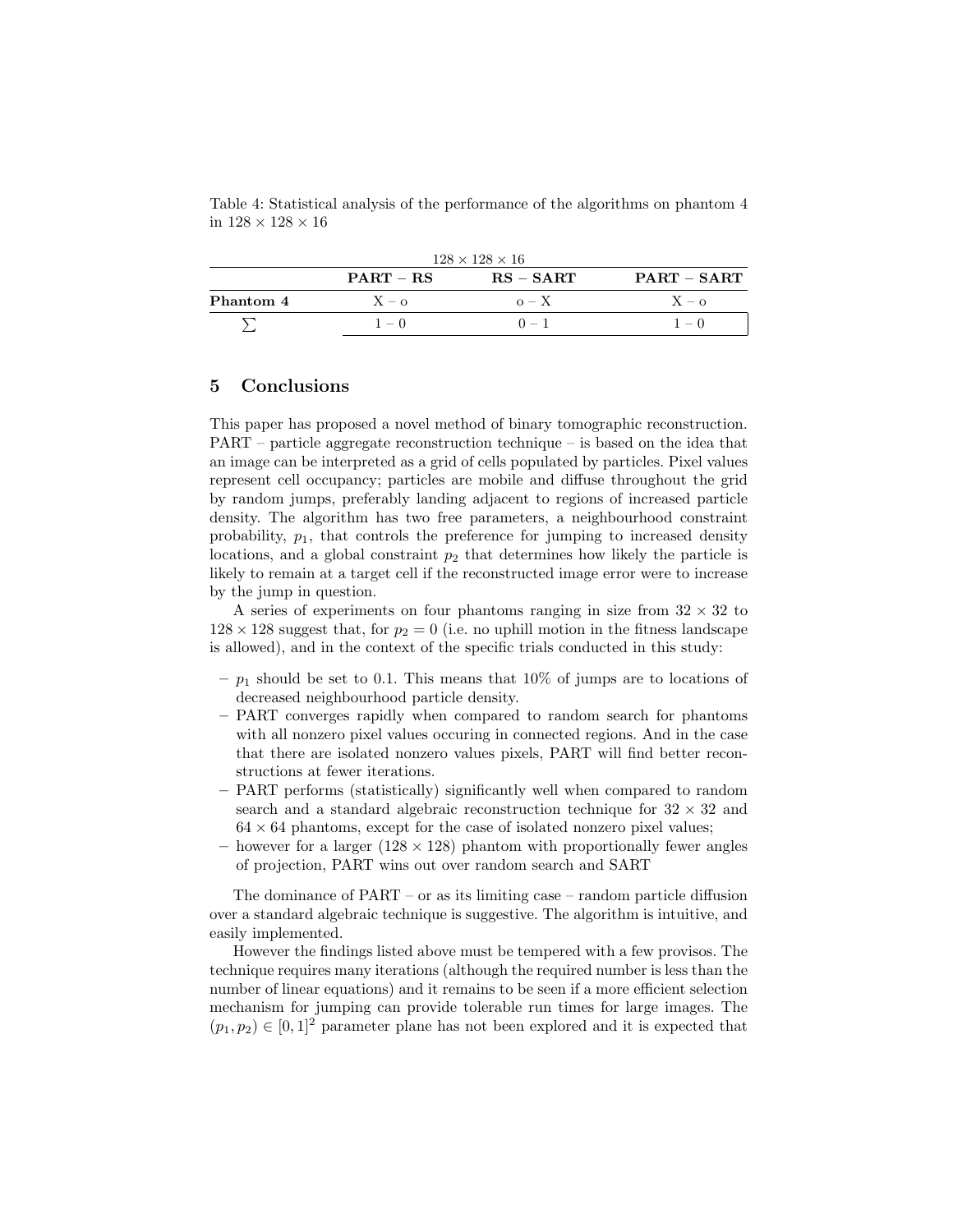some fitness landscape climbing would improve performance. The test phantoms used in this study are of limited size and diversity; larger and physically realistic phantoms and object images should be examined. Binary-PART would benefit from a systematic study of the parameters over a wide range of conditions.

This paper has considered binary tomography and the question whether aggregation by particle diffusion can be extended to the general discrete case, is the topic of an ongoing research.

# References

- 1. Andersen, A., A, K.: Simultaneous algebraic reconstruction technique (sart): a superior implementation of the art algorithm. Ultrason. Img. 6, 81 – 94 (1984)
- 2. Batenburg, K., Sijbers, J.: Dart: A practical reconstruction algorithm for discrete tomography. Image Processing, IEEE Transactions on 20(9), 2542–2553 (Sept 2011)
- 3. Block, K.T., Uecker, M., Frahm, J.: Undersampled radial mri with multiple coils. iterative image reconstruction using a total variation constraint. Magnetic resonance in medicine 57(6), 1086–1098 (2007)
- 4. Bruyant, P.P.: Analytic and iterative reconstruction algorithms in spect. Journal of Nuclear Medicine 43(10), 1343–1358 (2002)
- 5. D'Ariano, G., Presti, P.L.: Quantum tomography for measuring experimentally the matrix elements of an arbitrary quantum operation. Physical review letters 86(19), 4195 (2001)
- 6. Gordon, R., Bender, R., Herman, G.T.: Algebraic reconstruction techniques (art) for three-dimensional electron microscopy and x-ray photography. Journal of Theoretical Biology 29(3), 471 – 481 (1970), http://www.sciencedirect.com/science/article/pii/0022519370901098
- 7. Herman, G.T.: Fundamentals of computerized tomography: image reconstruction from projections. Springer Science & Business Media (2009)
- 8. Herman, G.T., Kuba, A.: Advances in discrete tomography and its applications. Springer Science & Business Media (2008)
- 9. Jiang, M., Wang, G.: Convergence of the simultaneous algebraic reconstruction technique (sart). In: Signals, Systems and Computers, 2001. Conference Record of the Thirty-Fifth Asilomar Conference on. vol. 1, pp. 360–364 vol.1 (Nov 2001)
- 10. Kaczmarz, S.: Angenaherte auflosung von systemen linearer gleichungen. Bull. Internat. Acad. Polon.Sci. Lettres A p. 335 357 (1937)
- 11. Kak, A.C., Slaney, M.: Principles of computerized tomographic imaging. Society for Industrial and Applied Mathematics (2001)
- 12. Kazemini, E., Nedialkov, N.: An empirical study of algebraic reconstruction techniques. In: J., T., N., J. (eds.) Computational vision and Medical Image Processing IV, pp. 93 – 98. Taylor and Francis (2014)
- 13. Midgley, P.A., Dunin-Borkowski, R.E.: Electron tomography and holography in materials science. Nature materials 8(4), 271–280 (2009)
- 14. Nolet, G.: Seismic wave propagation and seismic tomography. In: Seismic tomography, pp. 1–23. Springer (1987)
- 15. Reynolds, C.W.: Flocks, herds and schools: A distributed behavioral model. In: ACM Siggraph Computer Graphics. vol. 21, pp. 25–34. ACM (1987)
- 16. Ter-Pogossian, M.M.: Positron emission tomography (pet). In: Diagnostic Imaging in Medicine, pp. 273–277. Springer (1983)